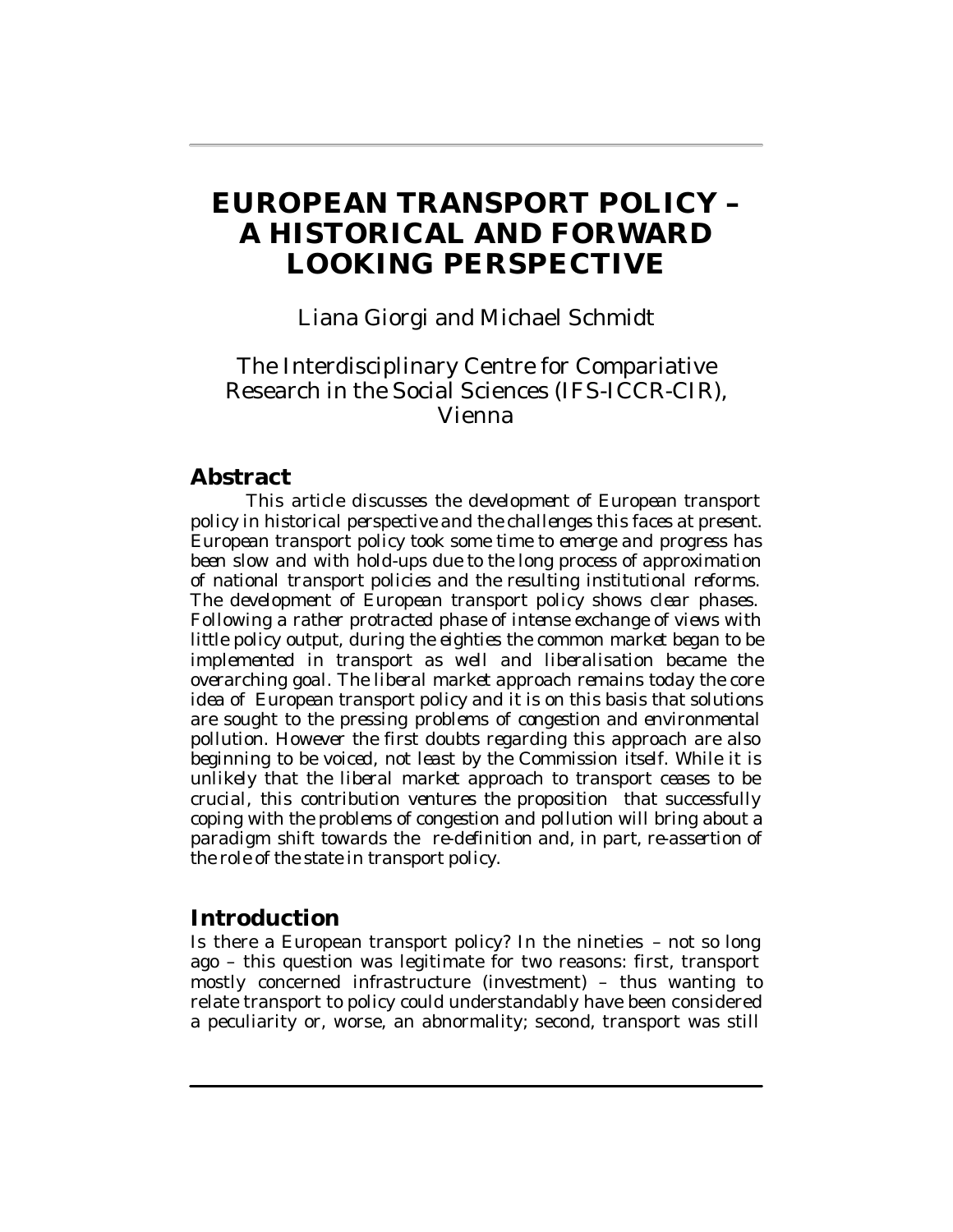primarily a national agenda item, at best the subject of bilateral state agreements.

Today the question no longer leads to raised eyebrows and those questioning the existence of a European transport policy are in the minority. As a new directive on road pricing is under preparation and will consider, among other things, the earmarking of revenues from pricing for the financing of future rail infrastructure investments, it would appear that we are entering a new era in transport policy, namely that of intermodality and strategic planning. In this era a strong emphasis is placed on the coordination between modes and the use of policy instruments other than infrastructure investment, besides harmonisation within the European space.

How correct is this depiction of the development of European transport policy? Does it correspond to reality or is it merely a smart public relations trick of the Brussels technocracy? The answer is that it is neither the former nor the latter. Just as it was wrong back in the early nineties to claim that there was no such thing as a European transport policy, it is wrong today to think that European transport policy is sweeping and going strong. As is true of most European policies, the truth is to be found somewhere in the middle. It is perhaps also for this reason that in the recent years transport policy has gained in interest for the social sciences: the process of European integration or Europeanisation has brought about or made explicit all those potential or actual conflicts that rid transport policy and which render it worthwhile to consider from a social scientific point of view.

This paper has three main objectives: first, to review in historical perspective the development of European transport policy, thus helping to dispense with wrong speculations with regard to the existence and/or significance of European transport policy (section 1); second, to characterise the ideational orientation of contemporary European transport policy and its impact on national transport policies (section 2); third, and against this background, to consider the contemporary challenges to European transport policy and its future direction (section 3). The challenges faced by European transport policy today have less to do with learning a new mode of planning and governance as necessitated by the harmonisation of policies due to Europeanisation, but rather with the contents and orientation of transport policy. This is especially with regard to the role of the state and the market, and the importance attached to (environmental) sustainability.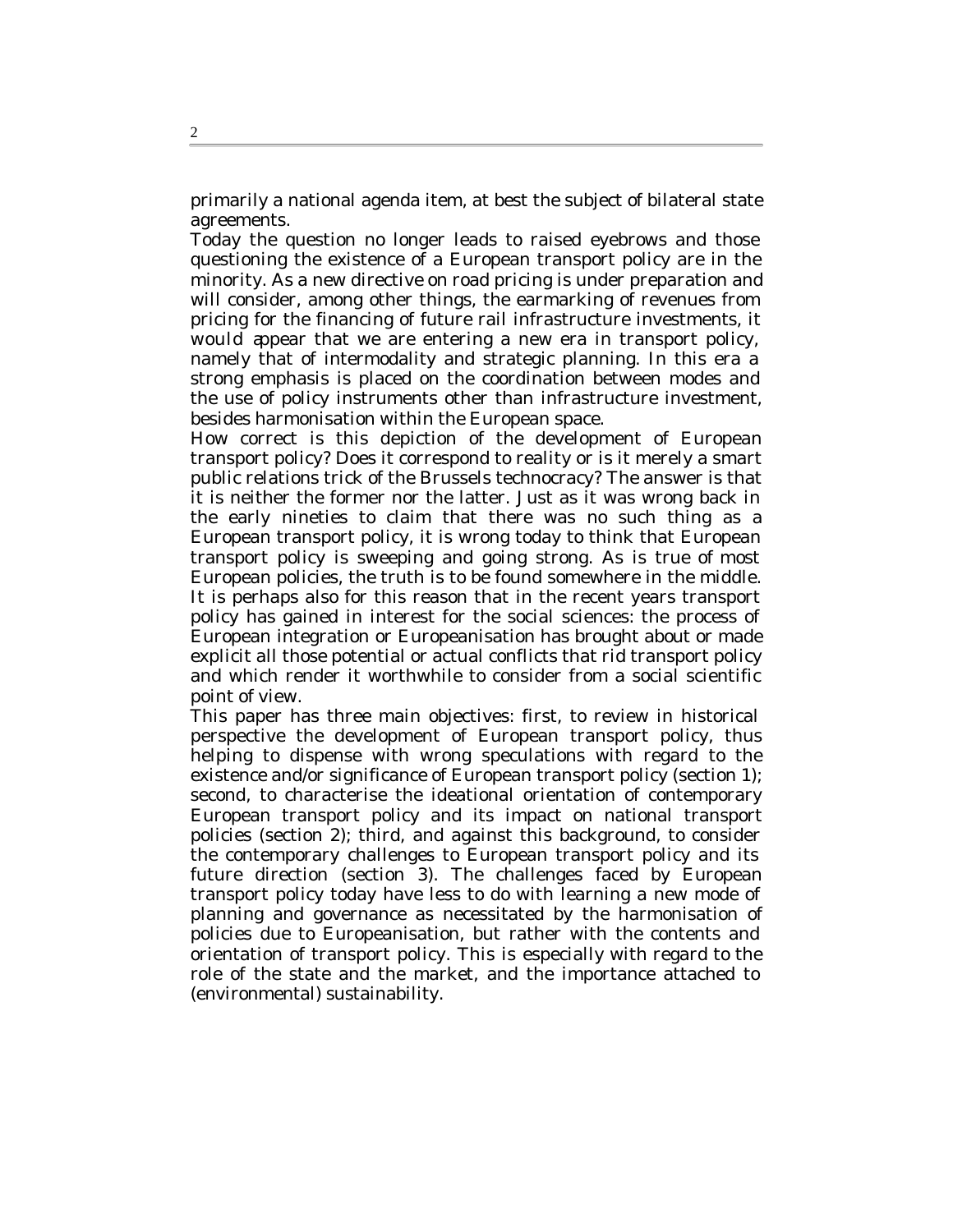# **European Transport Policy in Historical Perspective**

We may speak of four phases in the development of the Common Transport Policy: the period between 1957 and 1985; the period between 1985 and 1991; the period between 1992 and 2000; and the period since 2001 (Schmidt and Giorgi, 2001).

#### **A slow start: paying lip service to a European goal**

The focus of the 1957 Treaty of Rome was the economic development of the original signatory states, hence the establishment of a Single Market to promote the free movement of goods, services, capital and labour. The creation of a Single Market for intra-Community transport was judged as one of the necessary conditions for achieving these 'four freedoms'. Article 75 of the Treaty of Rome forms the legal basis of the European transport policy, at the time still referred to as the Common Transport Policy (CTP), by stating that

"[the Council shall] lay down: common rules applicable to international transport to or from the territory of a Member State or passing across the territory of one or more Member States; the conditions under which nonresident carriers may operate transport services within a Member State; measures to improve transport safety; any other appropriate provisions." (Official Journal C340, p. 67)

Despite the above explicit commitment to removing barriers to competition and supporting free market access, the European transport policy did not amount to much between 1957 and 1985. The 1961 Schaus Memorandum presented first guidelines for a Community-wide action programme in transport but Member States showed little real interest in following this up consequently. Transport policy during this time continued to be primarily national. The Council of Ministers of Transport, supported by the European Conference of Ministers of Transport (ECMT), was used primarily as a forum for the exchange of ideas.

#### **A vision and a mission – marketisation and negative integration**

The turning point in the development of the Common Transport Policy came with the publication in 1985 of the White Paper on the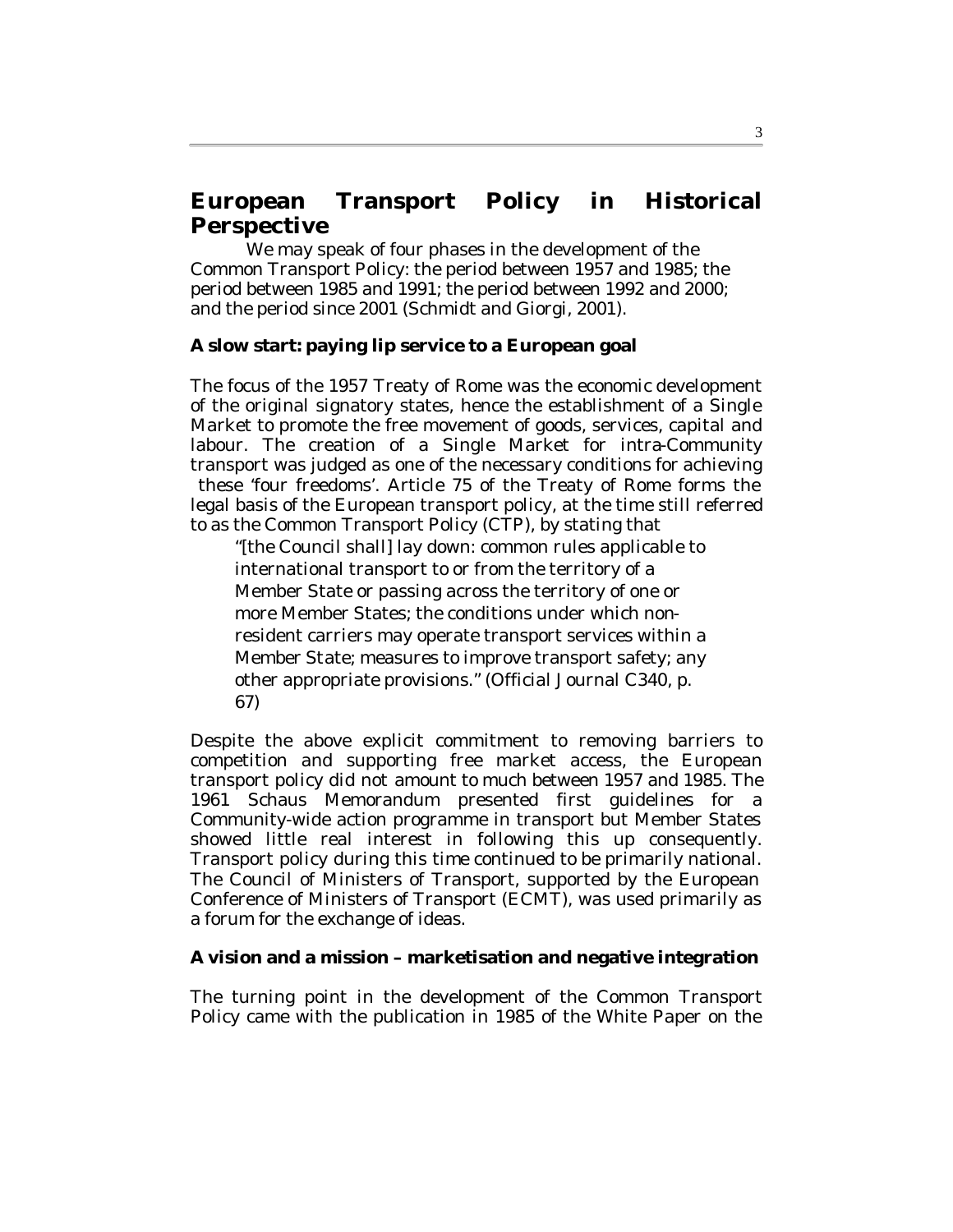Completion of the Internal Market, which identified restrictions on the provision of transport services as a serious barrier to open trade. This corroborated an opinion of the Commission published already in 1975. In the same year the European Court of Justice pronounced these restrictions as not in accordance with the Treaty of Rome. This provided additional support to those arguing in favour of more coordination and the harmonisation of regulations (Freudensprung and Giorgi, 1997a).

Thus began an intense process of elaboration of directives at European level concerning economic activity and market access, infrastructure investment and the harmonisation of social and technical standards. In the period between 1985 and 1991 the Commission initiated more than a dozen directives and regulations, amongst them such important ones as CD 440/91 on the development of the Community's railways, CR 3820/85 on the harmonisation of social legislation relating to road transport, as well as the three liberalisation packages on air transport of 1987, 1990 and 1992.

Starting from 1992 a shift in the nature of legislative initiatives towards directly influencing the national transport markets can be observed. Legislative examples include CR 3118/93 laying down the conditions under which non-resident carriers may operate national road haulage services within a Member State, CD 881/92 on market access for road transport, CR 3577/92 applying the principle of freedom to provide services to maritime transport within Member States and CR 2408/92 on access for Community air carriers to intra-Community air routes. In the meantime, the European Union has succeeded in almost completely opening the national markets of road and maritime transport and in partly opening those of air and inland waterways. Today European transport policy continues to place an emphasis on liberalisation. The priorities are now the railway sector and the Community's ports (EC, 1998a).

The term 'negative' integration (Hix, 1999) refers to policies aiming to remove barriers to market access. The reason for the success of European transport policy in this area can be traced to the consensus among Member States that liberalisation is a good thing. In this connection the 1985 ruling of the European Court of Justice regarding the inaptness of restrictions on the provision of transport services acted as a catalyst. The one sub-area where there is less agreement concerns rail transport and this is also where success is least, indeed in sharp contrast with advances made in road, air and waterborne transport.

The first attempt to liberalise the European railways was made in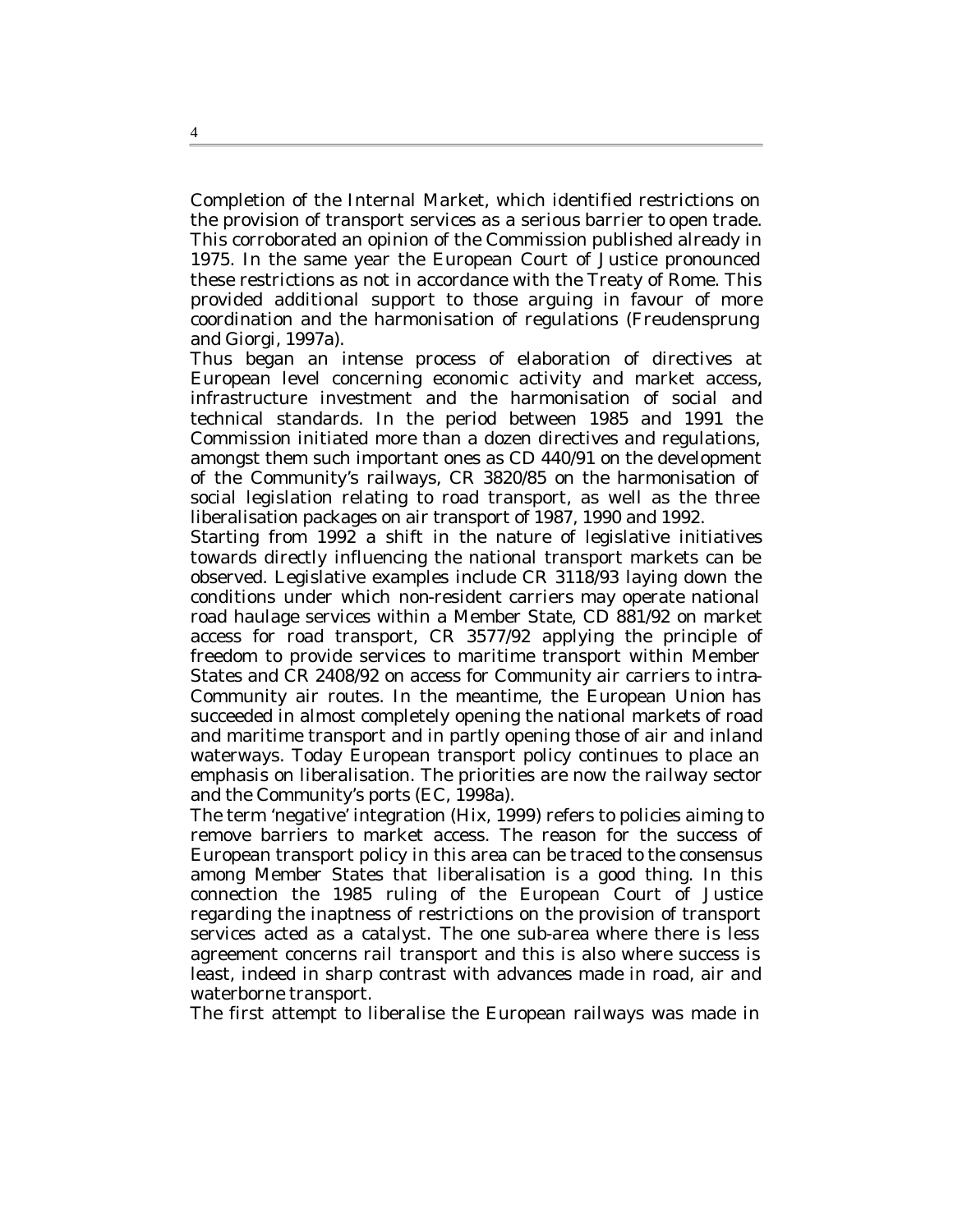1991 by passing a directive on the development of the Community's railways. In 1995 two pieces of legislation with presumably farreaching consequences were adopted: first, a directive on the licensing of railway companies and second, a directive on the allocation of and charging for infrastructure. A year later, in 1996, a White Paper on the revitalisation of the European railway companies was published. Despite this intense legislative activity, the results have been slow in coming and very fragmented. The mixed success of the attempts to liberalise European railways led to an extended stalemate between the European Commission, the Council and the European Parliament on how to proceed with this matter. Finally, at the end of the year 2000 a second rail liberalisation package was agreed upon. The new legislation entered into force in March 2001 but it is yet too early to draw any conclusions regarding its implementation. The main problem with the railways is segmentation according to national boundaries, which prevents the emergence of seamless rail transport with full logistic support (EC, 1996). This is especially true for freight transport.

#### **In search of a positive mission – the TEN-T and cohesion**

The 1992 White Paper on the Future Development of the Common Transport Policy, followed and elaborated by the CTP Action Programmes 1995-2000 (EC, 1995a) and 1998-2004 (EC, 1998a), represents the next milestone in the history of the European Transport Policy. What is significant about this White Paper is that it enlarged the set of objectives to be achieved by the Common Transport Policy to include sustainability and social cohesion. While still insisting on the continued reinforcement and proper functioning of the internal market, it called for the adoption of 'balanced policies' towards the development of integrated transport systems and the development of transport infrastructure for the purpose of strengthening economic and social cohesion so as to reduce disparities between the regions. Moreover, it explicitly placed on the agenda the limitation of CO2 emissions as caused by transport.

The broadening of the Common Transport Policy agenda since 1992 to include social cohesion and environmental sustainability led to several important initiatives and the intensification, more generally, of policy-making at European level.

The identification of transport as an important means of achieving social cohesion, i.e. the reduction of economic disparities between regions, led to the birth of the trans-European Networks (TEN-T). In the Maastricht Treaty the idea of the TEN was formulated as follows: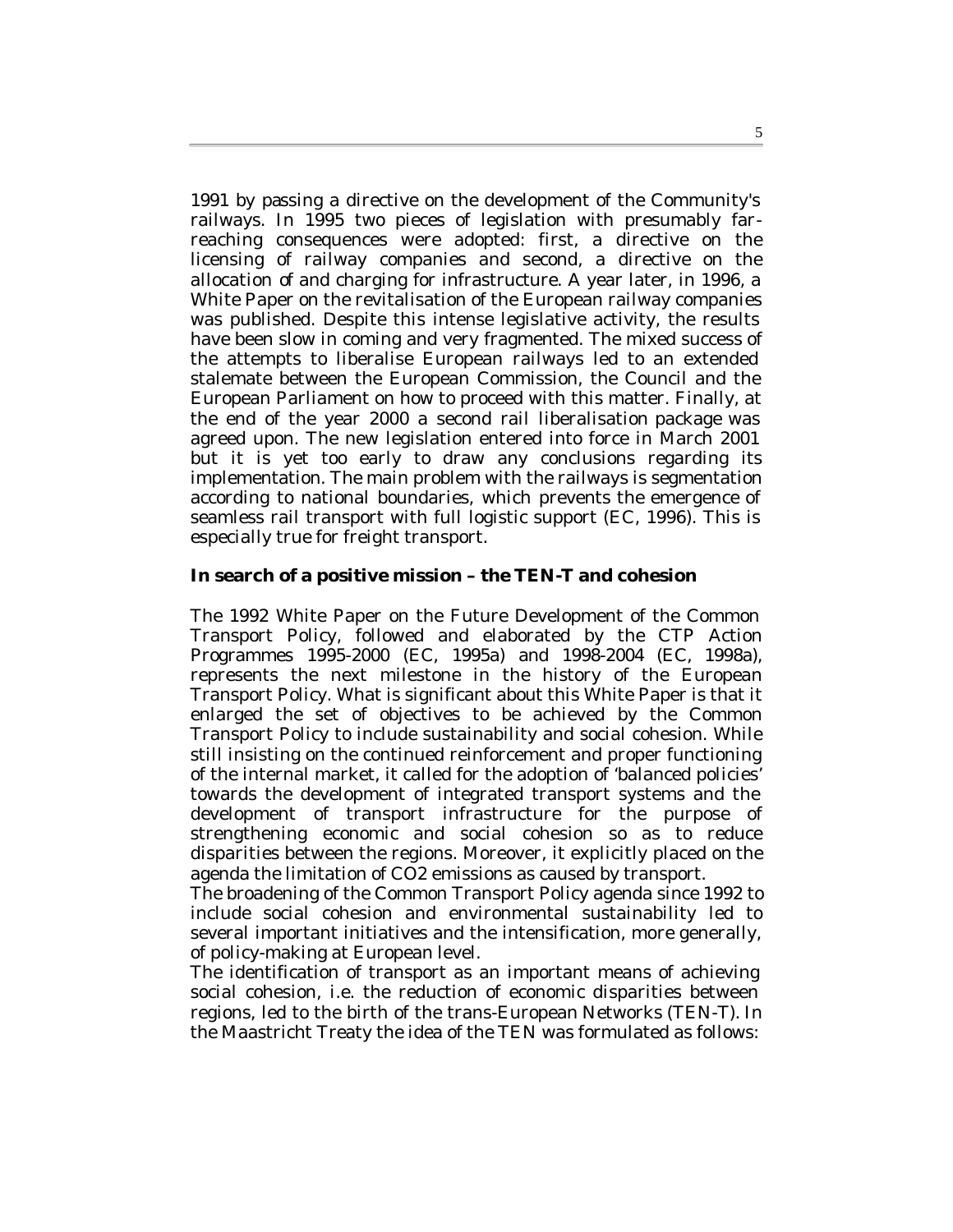"To help achieve the objectives referred to in Articles 14 [Internal Market] and 158 [Cohesion] and to enable citizens of the Union, economic operators and regional and local communities to derive full benefit from the setting up of an area without internal frontiers, the Community shall contribute to the establishment and development of trans-European networks in the areas of transport, telecommunications and energy infrastructures." (Article 154, Official Journal C340, p.110).

In 1994 the so-called Christopherson expert group, set up by the Commission, identified 14 priority projects for which European funding would be made available. These covered 'missing links' or 'bottlenecks' in the European transport infrastructure network. These priority projects were approved the same year by the Council of Ministers at their meeting in Essen. Since 1996 and in the context of the Eastern enlargement of the Union, attention has shifted towards the expansion of the TEN towards the East through the socalled corridor plans and the TINA network (TINA, 1999; Giorgi et al., 2000).

The integration of environmental concerns in the Common Transport Policy led to the joining of the term sustainable mobility and the adoption of standards for atmospheric emissions, noise levels from aircraft, and minimum excise duties on fuel. In recognition of the limitations of 'demand and control' measures for environmental protection and the need to accompany these with economic measures (more specifically economic deterrents or disincentives) the 1995 Green Paper on Fair and Efficient Pricing (EC, 1995b), followed by the 1998 White Paper on Fair Payment of Infrastructure Use (EC, 1998b) advocated a harmonised system across the EU for the pricing of transport infrastructure, taking into account the externalities produced by the transport sector. At another level, the Common Transport Policy has been trying to promote a shift towards more environmentally-friendly modes, specifically rail and waterways, through the support of better transport system management that includes combined transport and an emphasis on intermodality. The Communication on Intermodality and Intermodal Freight Transport of 1997 documents the intention of the Commission to "take the necessary initiatives where regulatory or legal issues are concerned" to establish intermodal freight networks (EC, 1997, p.II).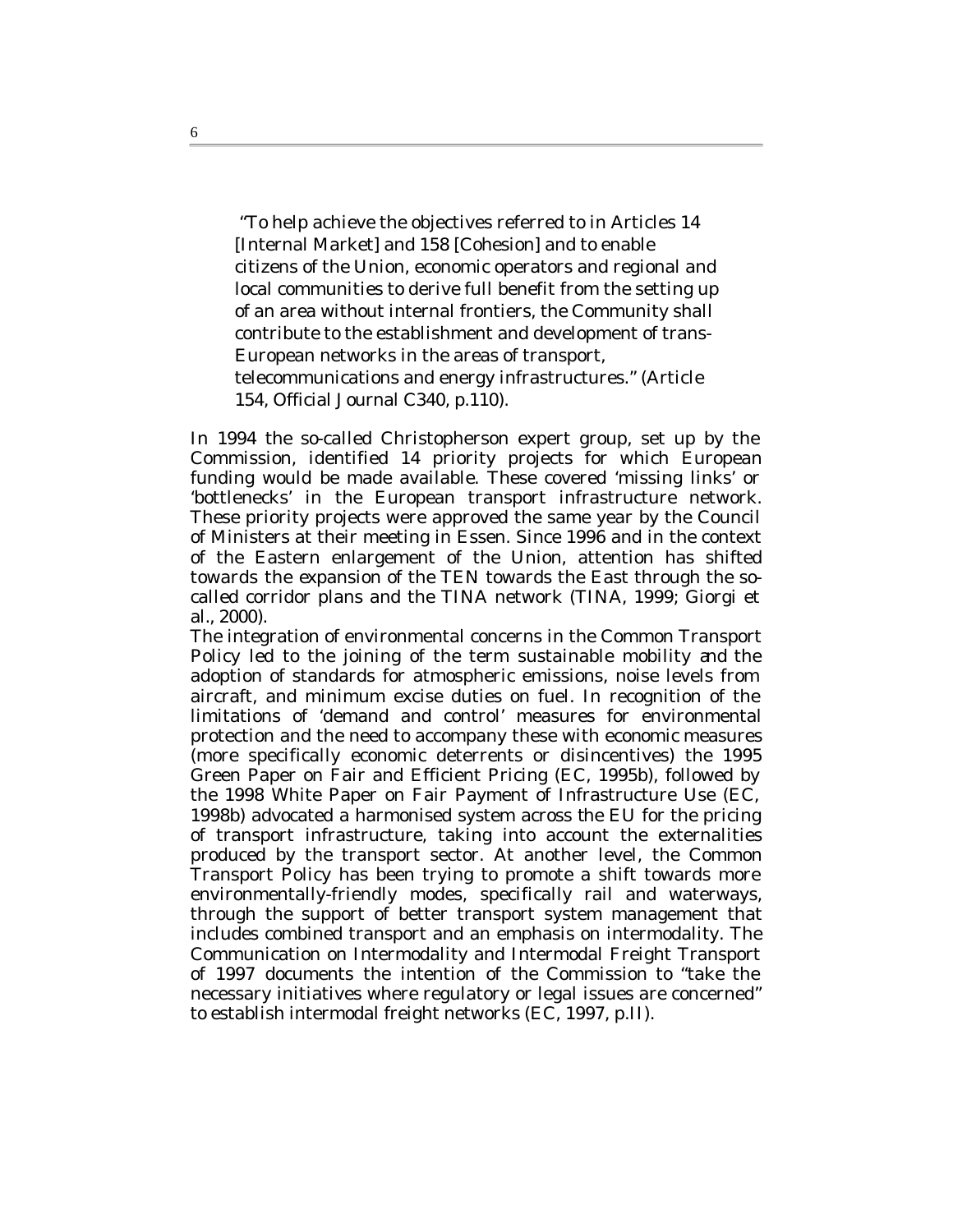The introduction of sustainability and social cohesion on the agenda of the European transport policy has led to a series of corollary activities to better integrate environmental and societal concerns in sectoral policies. The urban transport sector and more generally that of regional and local passenger transport has emerged as a target of such activities. Key documents in this respect have been the 1995 Green Paper The Citizens' Network on the problems of efficiency and transparency in urban and regional transport (EC, 1995c) and the 1998 Communication on Developing the Citizens' Network (EC 1998c). The main by-product of this system of actions has been the realisation that 'sustainable mobility' can only be achieved in a framework of multi-level governance which, in turn, requires dealing with the problem of co-ordination between different levels of decision-making as well as the issue of public acceptability. The Commission has sought to take up this co-coordinating role via the financing of research and the diffusion of best-practice experience to relevant actors. It has also been keen to build alliances with local and regional actors, also partly in order to undermine the dominance of national governments in transport policy agenda-setting.

#### **A time to decide – the new White Paper on European Transport Policy**

Only very recently, in September 2001, a new White Paper on transport policy was published, entitled European Transport Policy for 2010: Time to decide (EC, 2001). As the title suggests, this new policy document is meant to act as a lever forcing Member States to take decisions on outstanding issues. In that there are few 'new' priorities. The majority of the issues addressed have either already been raised in the previous White Paper of 1992 and related Action Plans or they have been under discussion since.

The new White Paper is nonetheless much more comprehensive than the previous one. The problems faced by the European transport system and their interrelations are clearly outlined and analysed. The solutions proposed are likewise clearly explicated. This is not just a matter of style, even though style also changed – especially that of the twenty-pages long policy paper. The focus of the new White Paper is road pricing – in particular for freight and, especially, heavy goods vehicles. Road pricing is considered the way forward for restoring the balance between modes, and, in particular, road and rail. In turn, a significant modal shift from road to rail is expected to contribute to resolving both the congestion and the environmental problems facing transport. Furthermore, in proposing a link between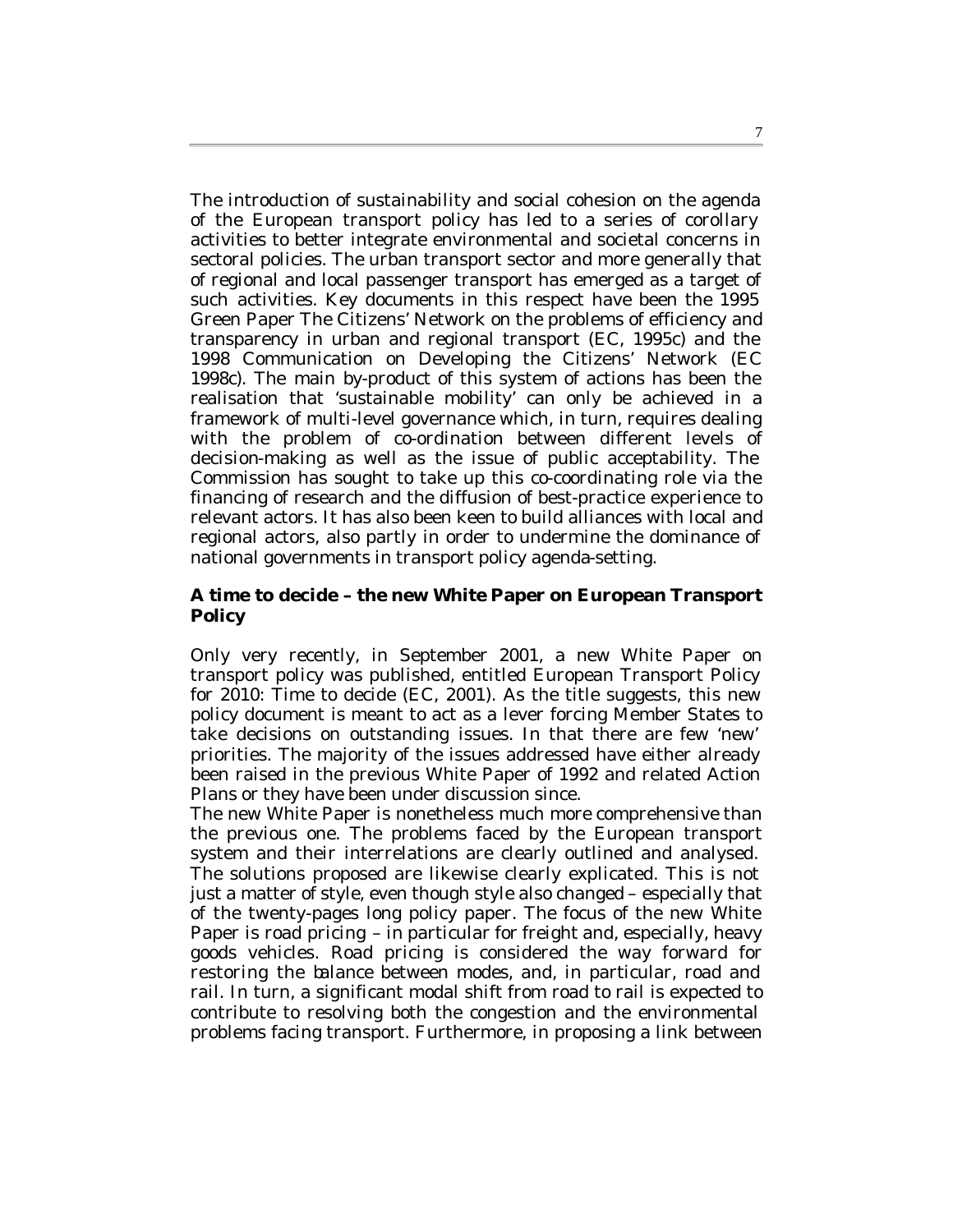pricing and financing – through the earmarking of revenues from road pricing for investment in transport infrastructure which is more environmentally friendly – the new White Paper expects also to solve the financing problems of major infrastructure projects.

New elements in the 2001 White Paper are:

- The identification of the chain sea  $-$  inland waterways  $-$  rail as the biggest 'missing link' with regard to the promotion of intermodality. The proposal is to develop so-called 'motorways of the sea' to shift road transport through the Alpine crossings to the sea.
- The revision of the TEN-T guidelines to include new projects or revisions to the existing priority proposals which have yet to be realised. In this connection it is also proposed to set up a new procedure for the declaration of European interest in specific infrastructure projects. This is expected to assist their implementation through mediation between the European, national, regional and local levels. Perhaps more importantly, the Commission announces an increase of the direct Community support for TEN-T projects from 10 to 20 per cent of total costs.
- The launching of a process of re-thinking with regard to air transport, in particular air capacity, use and charging, the interconnectivity between air and rail, the better integration of air networks, and the harmonisation of air traffic control systems.
- The launching of a discussion about the definition of environmentally sensitive areas and how to deal with these with regard to transport.

The various policy proposals of the new White Paper are likely to be met with apprehension. There will be those who complain that the new White Paper does not go far enough; and those for whom some of the proposals are too far-going and as such unacceptable.

The most controversial proposal is likely to be road pricing. This is at the heart of the new White Paper, figuring in practically all of the three possible policy options or scenarios that the Commission considers. It is thought of as a solution that will help deal with the problems of congestion, the environment, as well as financing. Besides promising to come up with general guidelines with regard to infrastructure charging across modes by the end of 2002, the Commission intends to propose the harmonisation of road pricing principles for heavy good vehicles and their diffused application across European motorways. Furthermore, and as already noted, it foresees a connection between pricing and financing, such that the revenues from pricing (on road) can be used to finance (new)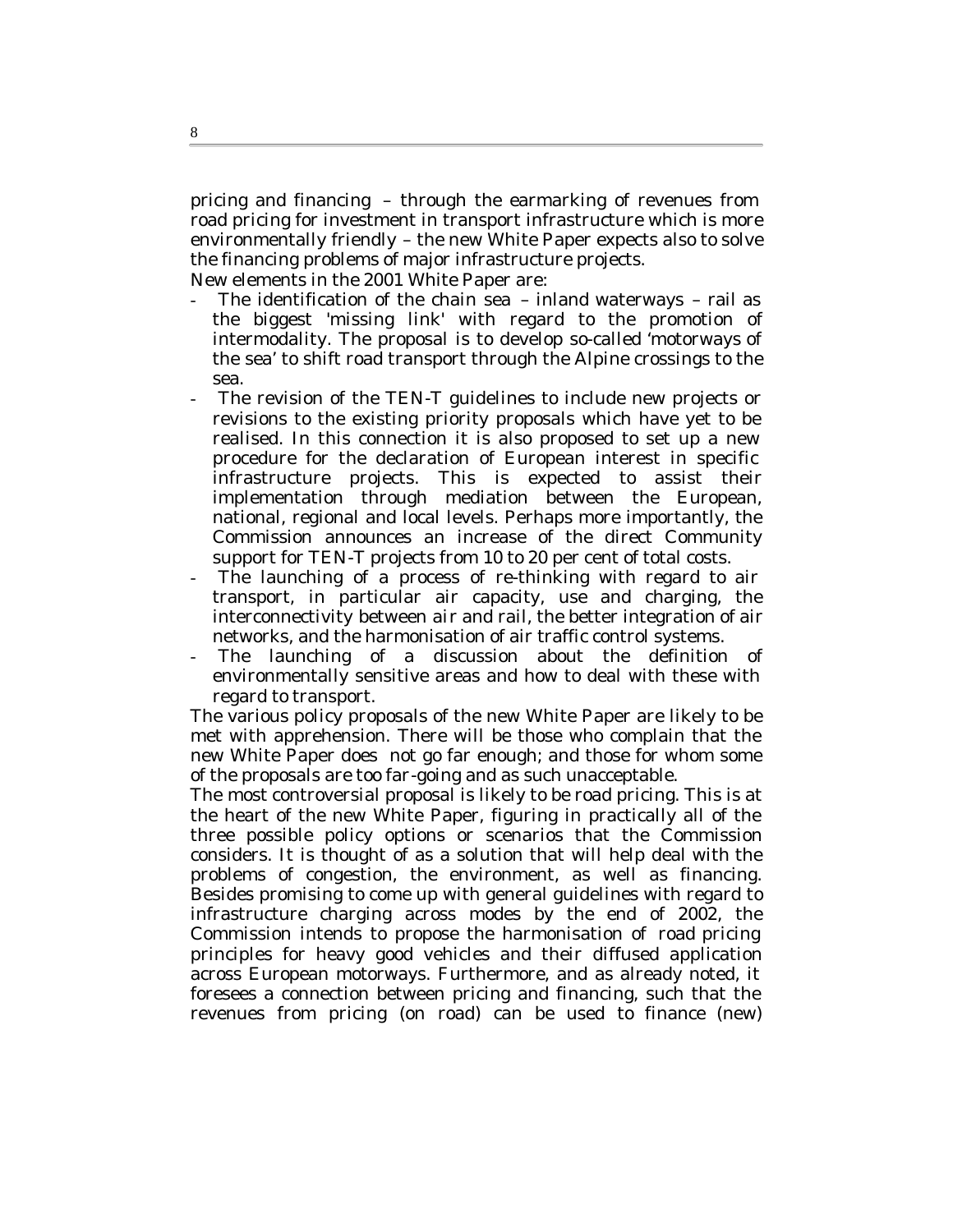infrastructure (for rail or other modes).

Those concerned about the state of environment in Europe as a whole but especially in ecologically sensitive areas, like the Alpine crossings, are very likely to criticise the above proposal for not being comprehensive enough. They will argue that it is not enough to impose pricing on heavy good vehicles alone; instead one should consider road pricing also for private cars where this does not exist (or an increase of charges where it does exist). Moreover for ecologically sensitive areas, it might be impossible (or now too late) to reduce emissions (and also immissions) without imposing absolute restrictions, for instance, with regard to the number of vehicles crossing sensitive areas. Any new environmentally-friendly infrastructure needed today (but unlikely to be operating for another decade given the lengthy construction times for transport infrastructure and the problems that persist with regard to financing) should already have been there yesterday. The failure to effect change in the past decades means that there can today be no intermediate solutions.

The arguments of those representing economic interests, in particular from the road sector, however, will be different. They are most likely to object to the Commission proposals with regard to the use of revenues for cross-subsidising especially from road to rail. They will lament the inefficient management of railways and the latter's failure to co-operate. They will also claim that road users are already paying enough, including for covering external costs, and that the money raised from tolls is also needed by the road sector for the purpose of upgrading and maintenance, as well as for new infrastructure. They will also accuse the Commission for breaking promises and for becoming (again) an omnipresent regulator (rather than respecting the rules of the free market).

The Commission insists that its proposals are not ideological, but instead evidence-based and pragmatic, driven by the needs of the market (in order to avoid distortions to competition) in the framework of sustainable development. In that they are also explicitly not identified as overly ambitious. The White Paper, for instance, admits that the goals set till 2010 are far from achieving strong sustainability targets – the Kyoto targets are not mentioned and the base year against which progress will be measured is 1998 and not 1988 as in the Kyoto agreement. Redressing the balance (between modes but also with regard to the economy and the environment) is a long-term goal that is expected to last as long as thirty years. In other words, the measures proposed in the White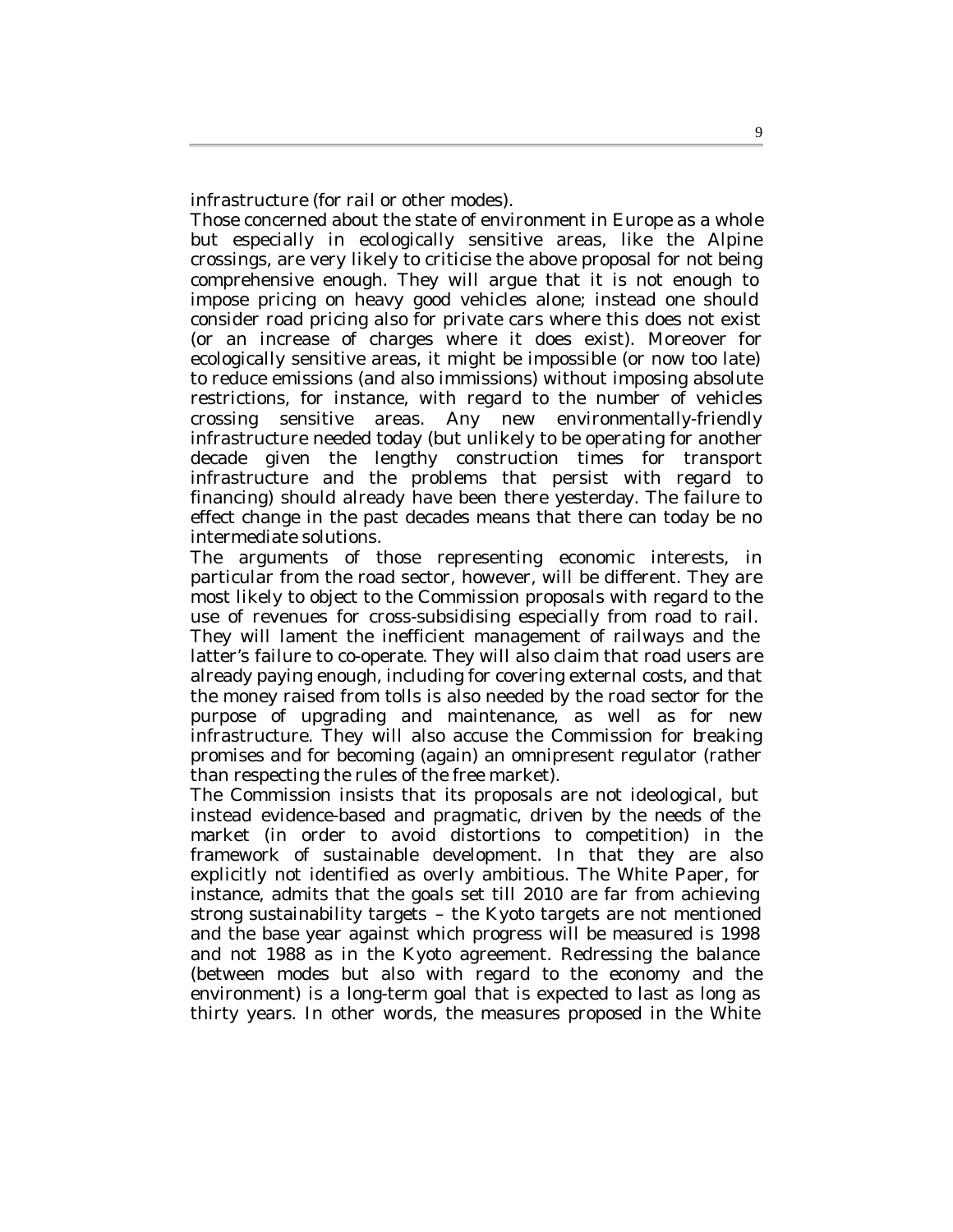Paper are just the first "essential" step and in which the minimum can (or should) be achieved.

It is perhaps this mode of argumentation that is most innovative about the new White Paper on European transport policy. Assuming that the Commission strategists have thought through their line of argumentation, then two possible scenarios emerge. If the Commission – with the support of the European Parliament – is successful in pushing its agenda through the Council (and the various lobbies surrounding this), then it would have achieved a higher commitment of funds for transport (at European or national level), which it promises to spend more wisely than before (i.e. for promoting rail, sea motorways, a freight network, intermodality, interoperability, the extensions of TEN-T to the East etc.). If it is not successful, then in ten years time it will have a strong argument to call again (as in 1985) for the intervention of the Court of Justice to rule against the Council's (thus Members States') failure to act.

Unforeseen events can of course change the predicted course. The terrible terrorist attack on New York and Washington on September 11th, is not unlikely to have changed the background conditions that underlie the White Paper. Not so much in making the projected average three per cent growth of GDP per year and the resulting growth in transport demand seems even more unrealistic than before. Rather what we can expect to see is greater willingness to proceed with some of the proposals of the White Paper regarding air transport.1 Many of the proposals regarding air transport in the White Paper were clearly made half-heartedly – the White Paper promised to launch various initiatives but clearly did not foresee it would be successful with regard to effecting real change (at least not in the space of ten years). Now this might have changed.

Safety and, in connection with this, the acknowledgement that transport is a public service, also figure in the new White Paper. This belated recognition is contributing to the gradual adoption of a more critical view of the market principles and their application to transport. Significant in this respect is that the White Paper mentions privatisation only once and then critically, and even though it is still very much entrenched in the discourse of competition (and the latter's benefits), it now insists on the importance of regulation,

i

<sup>&</sup>lt;sup>1</sup> As with regard to the harmonisation of air traffic control systems, the increase of human resources committed to the latter as well as to safety, the re-thinking of airport capacity and use, including of the trend towards privatisation, and the need for the consolidation of airlines and the role of State aid.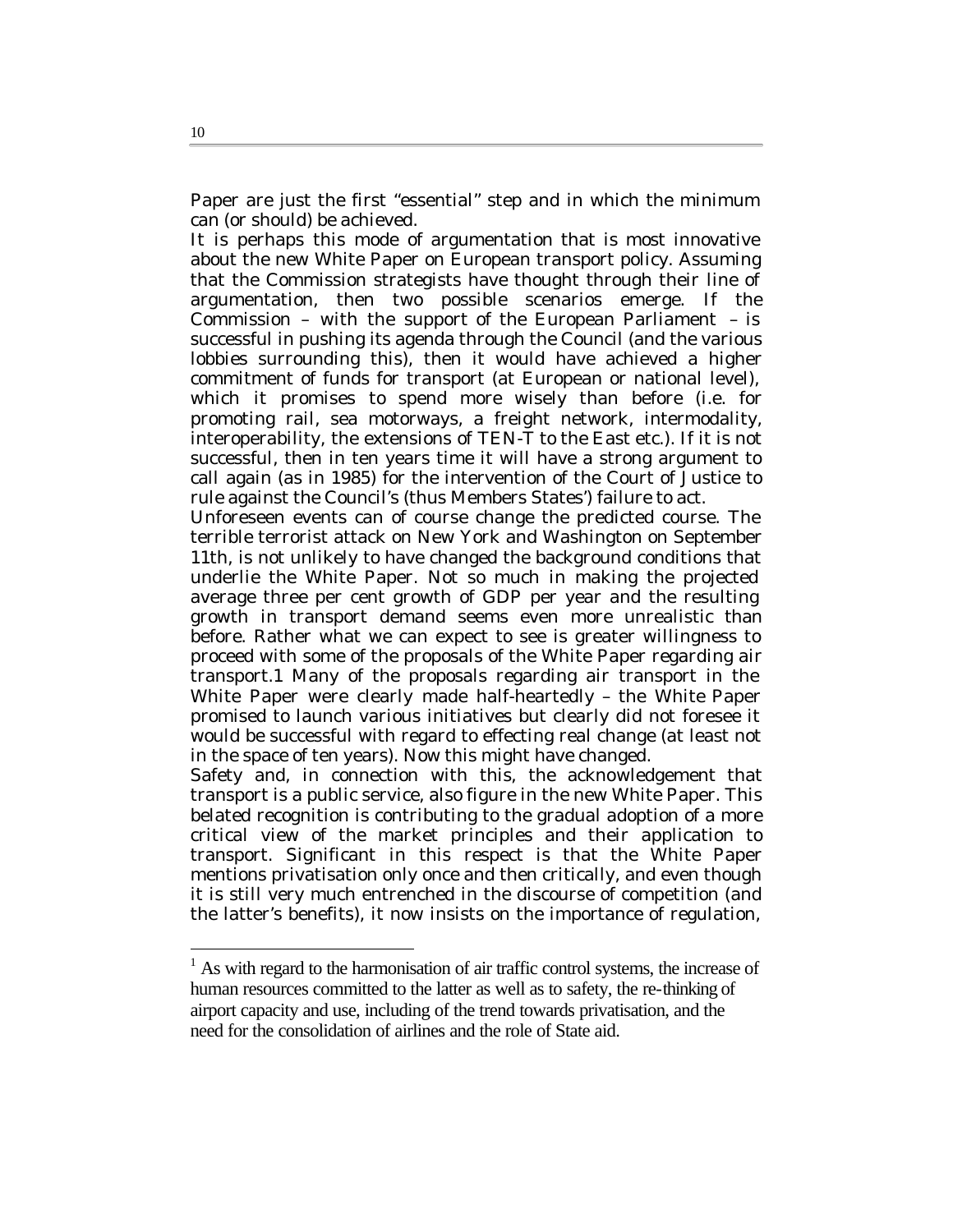not only for ensuring harmonization but also as a management tool. It should therefore not come as a surprise that the majority of the 'sixty-odd' measures proposed (in fact there are forty-five) concern regulations regarding the setting of 'positive' standards rather than regulations for setting 'negative' standards (i.e. removing barriers).

# **Transport Policy or Transport Policies?**

Let us reiterate in summary the most important milestones of the development of European transport policy. Beginning in 1985 the vision of the Common Market began to be implemented in transport as well. Several directives were enacted in order to liberalise transport services across modes and across national borders among EU Member States. These efforts were to a large extent successful, especially with regard to the road sector. The beginning of the nineties saw the revival of the older view of transport as key to overcoming regional structural inequalities, thus promoting social cohesion. As a result, the Union began to gain a policy profile also with regard to infrastructure investment, the TEN-T programme representing a new vision of equal force to that of market liberalisation. The third overarching area of European transport policy – realising an environmentally sustainable transport system – has been the least successful. Despite the successful upgrading of technical standards, the contribution of transport to environmental pollution did not decrease because at the same time there has been a significant increase in transport demand and flows – especially on the less environmentally friendly modes, i.e. road and air.

How consistent are the above three objectives of European transport policy? Their potentially contradictory nature is something, which is recognised by the European Commission when it talks about the barriers to the implementation of European transport policy (EC, 1992). However, the various goals are only contradictory because they are interpreted or valued differently by different actors. One of the main weaknesses of the European transport policy, in fact, is that it fails to take a clear stance regarding the interpretation or prioritisation of these goals. This is not surprising: in a multinational polity governed by subsidiarity with as yet unclear rules as to how the latter is to be interpreted, being vague is often the only way to ensure a minimum level of consensus, thus providing a basis for incremental learning-by-doing innovation and change.

Following Ney (2001), we may distinguish three 'ideal type' transport policy frameworks: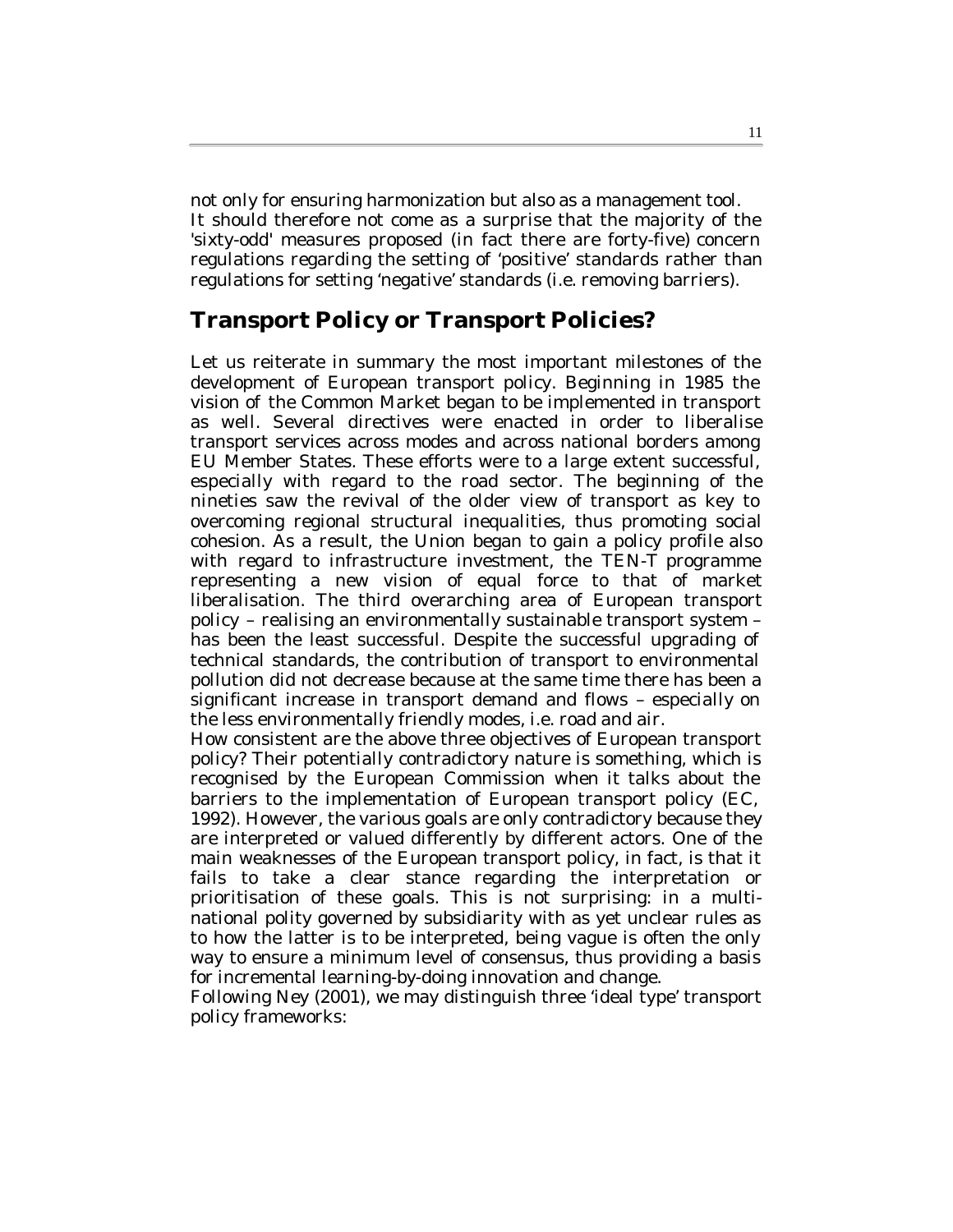The traditional transport planning approach assumes that transport is primarily there to serve structural inequalities, especially with regard to the regional level. Under this policy framework transport planning is guided by the goals of regional cohesion and development and the emphasis is placed on infrastructure investment as the main instrument for achieving these goals. Under this policy framework, the state plays a major role in providing either the funds and/or the planning framework for infrastructure investment. Environmental sustainability is important, but must be balanced against social sustainability and regional cohesion. Insofar as road infrastructure has traditionally been considered the best (and faster) means to improve accessibility, environmental protection has tended to assume a subsidiary role under this policy framework.2

- The liberal market approach to transport development considers it important to regulate the transport sector through primarily economic instruments. Pricing instruments and taxation are under this scheme of particular relevance. So is liberalisation and privatisation when associated with greater accountability and transparency in operations. Ultimately, however, the role of transport is to support economic development through the faster and more efficient mobility of goods. Environmental impacts are recognised as negative externalities and as such also a question of fair pricing in conjunction with technological upgrading.
- The ecological approach to transport, considers transport development a necessary evil at best. Transport is considered one main source of pollution, therefore infrastructure investment is considered 'bad' – instead what are called for are strict environmental regulations and measures for making it less necessary to travel. Economic development and growth must be sacrificed, if necessary, for the sake of environmental protection. Furthermore clean air is considered a 'good' that is not substitutable, thus monetary valuation (as in pricing which includes the internalisation of external costs) is of limited application.3

12

<sup>&</sup>lt;sup>2</sup> As a result the southern enlargement of the Union was associated with major investments in road infrastructure in countries like Portugal, Spain and Greece, largely with development aid released under the Structural and Cohesion Funds. The accession process with regard to eastern enlargement has been associated with similar demands by the new candidates (Giorgi and Tandon, 2001).

<sup>&</sup>lt;sup>3</sup> On the question of valuation of the environment from the perspectives of justice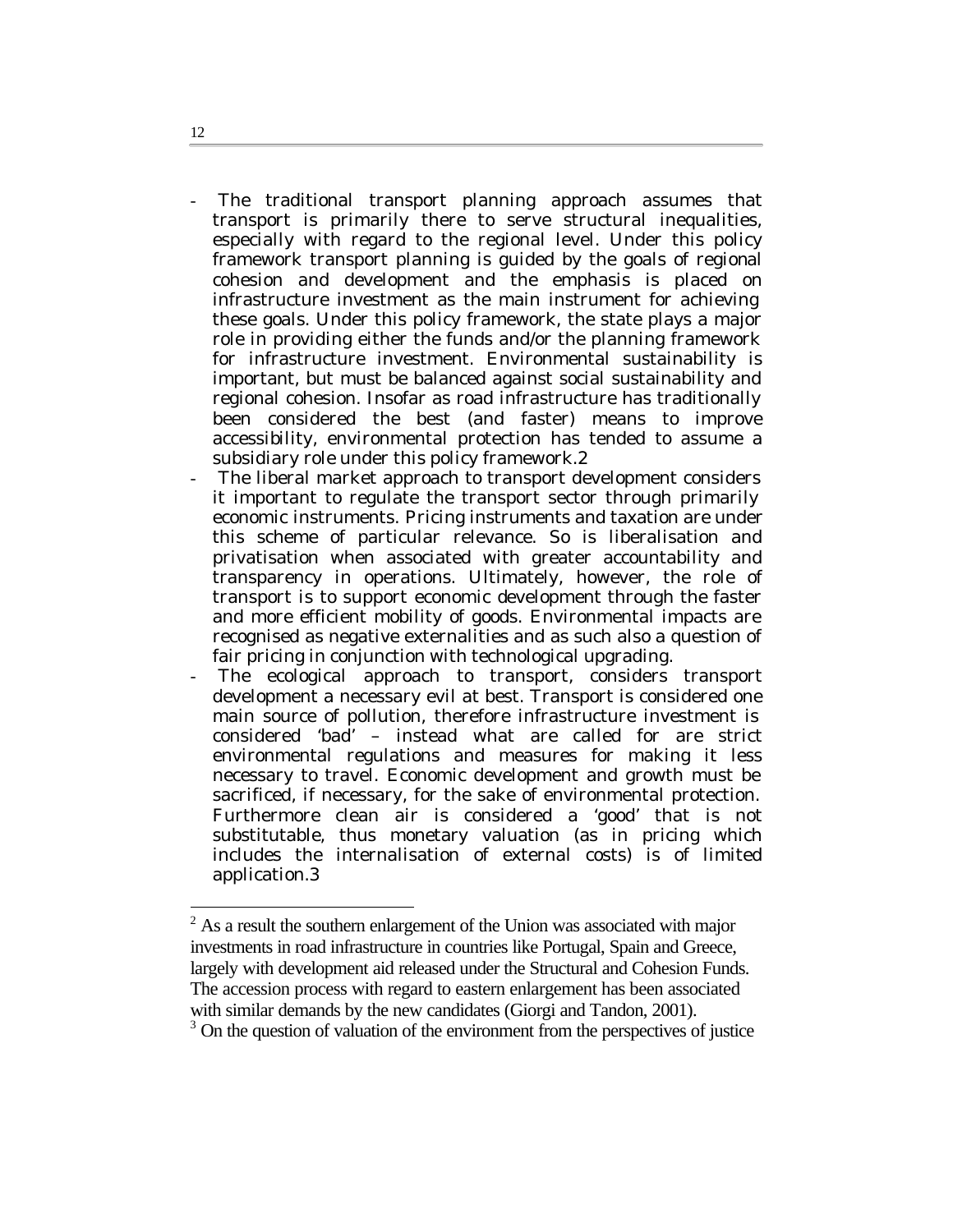No one transport policy can be mapped clearly against the above three-fold typology. This is why we talk of 'ideal' type policy frameworks or policy frames and not of real policy environments (Rein and Schön, 1994). Nevertheless the above policy frames could be said to describe the main rupture points or cleavages within transport policy. It is the above underlying ideas and the conflicts surrounding these - conceptually as well as on the ground with reference to actors' strategies and alliances – that explain why transport policy is made and where or why it fails. There is still significant disagreement as to the role of the market; the role of the state; the role of the user; and, of no lesser importance, the value of mobility in relative terms.

It now becomes clear that European transport policy follows primarily the liberal market approach with elements from the traditional planning approach. European transport policy is convinced about the central role of the market in transport policy, hence the emphasis on the importance of liberalisation. The market should also provide the mechanisms (e.g. pricing) for overcoming problems like congestion and environmental pollution and for removing distortions to competition created by the skewed modal split between road and rail. Not least, the private sector should also be strongly represented in the financing of new infrastructures – public-private partnerships continue to be the favoured financing modality advocated by the European Commission, even long after experience has shown that realistically partnerships between public authorities are more promising than between public and private bodies, at least at the initial phase of launching (as opposed to operating) an infrastructure.

European transport policy has least in common with the ecological approach to transport. However the explicit recognition in the most recent White Paper that there might exist areas which are particularly environmentally sensitive and which, consequently, require 'special treatment' goes some way to meeting the demands of the proponents of the ecological approach. To this it should be added that two important monitoring mechanisms from which the European Commission has been drawing information – the Transport and Environment Reporting Mechanism (TERM) and the OECD Environmentally Sustainable Transport (EST) project4 – have both been underlining that the achievement of sustainable mobility will

i

and sustainability, see Dobson, A. (ed.) (1999).

<sup>4</sup> See OECD 1996, 1999, 2000; EEA, 2001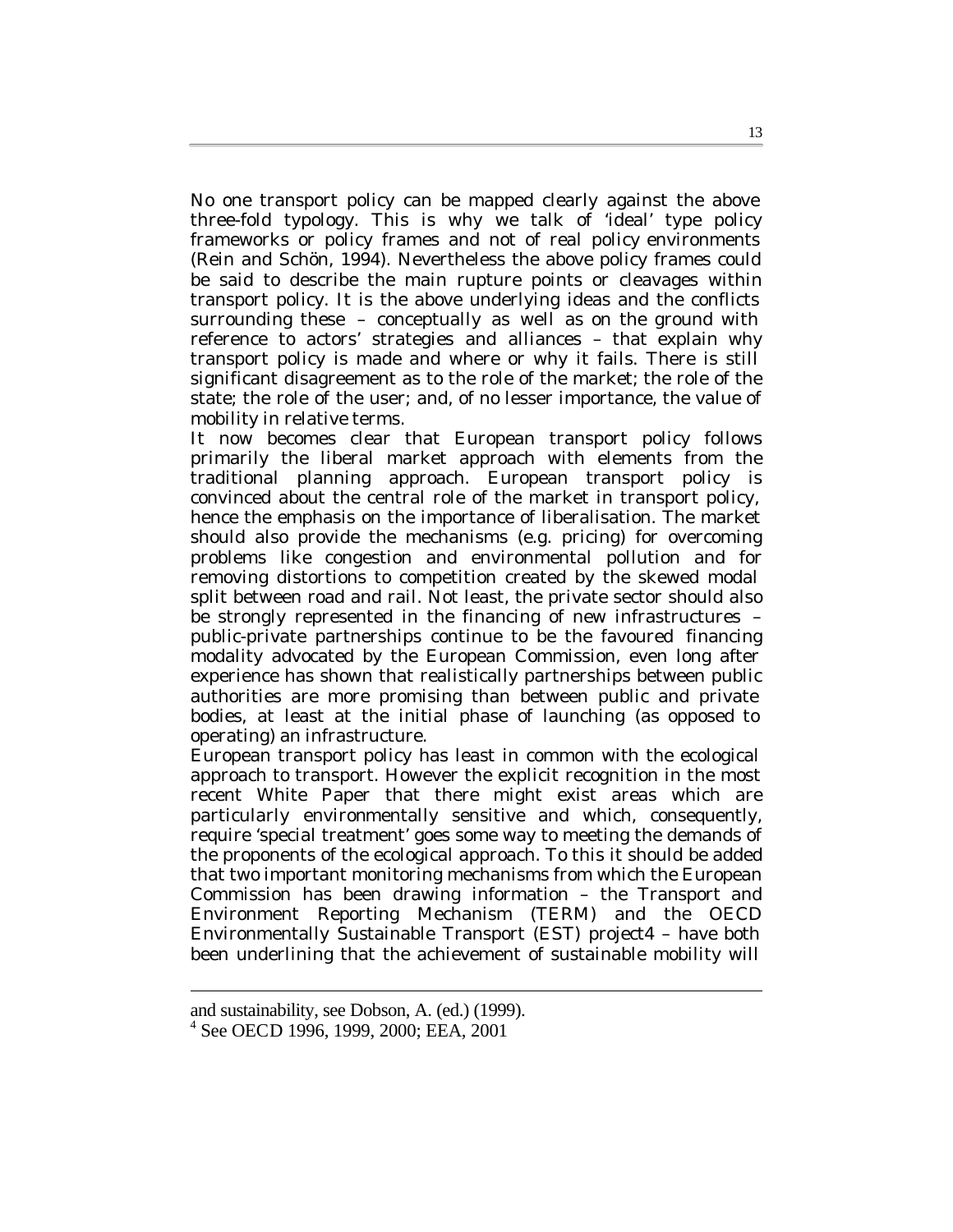not be possible without attitudinal and behavioural changes to accompany policy responses and technological development.

That the above ideas are not always easy to square is also shown by the way they have been received in national environments in the process of approximation of national transport policies to the European guidelines. The impact of European Union policies on the national transport policy environments has been the subject of two recently published books: the first an edited volume of one of the authors of this article (Giorgi and Pohoryles, 2001) bearing the title European Transport Policy and Research – What Future?; the second a likewise a multi-authored volume led by Adrienne Heritier (2001) with the title The Impact of European Union Policies.

The first book draws its empirical material from a series of case studies concerning the implementation of major TEN-T projects across Europe; the second book is a comparative study of the successes and failures of the implementation of the rail liberalisation directive in the UK, France, the Netherlands and Italy.

Both books reach similar conclusions concerning the actual significance of European transport policy in national environments. Two points are particularly worth mentioning in the context of the current article:

First, there is the issue of variation of institutional arrangements. The process of European integration has brought to light how these differ across Europe and how they impact on the organisational capabilities of individual Member States to implement change and reform. Administrative responsibilities are differently allocated at national level. Furthermore, the degree of involvement of regional authorities in transport planning – hence the scope of decentralisation – also differs significantly. The organisation of competencies at national and regional levels influences the degree of transport planning across modes, including the degree of successful coordination with the European level of policy-making. The existence of masterplans in transport cutting across modes and going beyond infrastructure investment is with few exceptions an innovation of the last few years.

The second issue concerns the importance of ideas for transport policy and reform. Why reforms initiated at European level – be it with regard to liberalisation or infrastructure investment – are often difficult to implement or take a very long time to be realised is not alone the result of existing differences in the regulatory framework and institutional arrangements. Rather the latter differences reflect norms and values well embedded in the national transport policy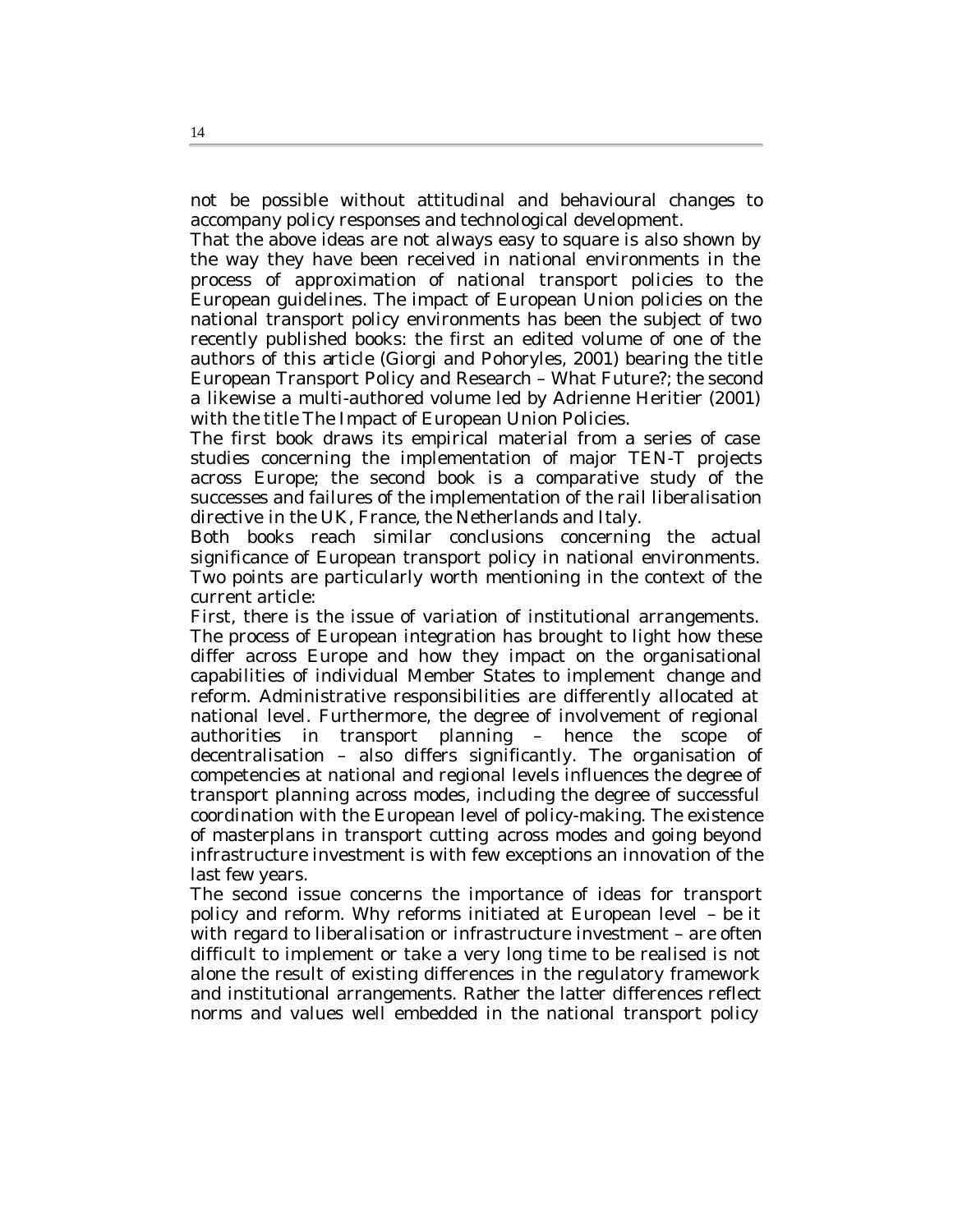environments which prescribe not only how policy should be done but also why. The logic of intervention in national transport policy, especially with regard to the role of state as regulator and the role of the market as the motor of reform, need not coincide with that currently found at European level. This said, European initiated reforms are often especially compelling because of the power or perceived innovativeness of the ideas they carry forward. Thus, for instance, Heritier et al. (2001) note that the reason liberalisation proved so influential in national transport policy environments regarding the rail sector is not unrelated to the boost this idea provided to a sector which was clearly and consensually in need of management reform.

The differences in the intervention logics of national transport policies are also reflected in the prioritisation of specific policy goals. For instance: the increase of cross-border or international traffic is a highly valued policy goal in most countries by reason of the close association between international traffic flows, trade and economic growth. In most countries, however, it is also important to reduce local road traffic especially in residential areas. How important this second goal is has implications on infrastructure investment and on the solutions found to deal with congestion problems: thus, in Austria, the attachment of this goal to environmental concerns has led to a practical 'construction stop' for new international road projects (till recently); in Germany, on the other hand, such problems are more often than not resolved through the construction of bypasses. This is not to say that the reduction of local road traffic is not granted any importance in Germany; rather that it is not as important, or at least not as explicitly associated with environmental pollution.

## **Where to with European transport policy?**

Contemporary European transport policy faces two distinct challenges. The first is institutional and relates to how the European Union develops as a political system. The second is ideological and concerns how it manages to balance the distinct and partly contradictory goals of economic development and environmental sustainability under the liberal market approach it has been following till now.

How the European Union develops as a polity will influence its policies in an indirect way in determining the practice of subsidiarity, decision-making processes as well as financing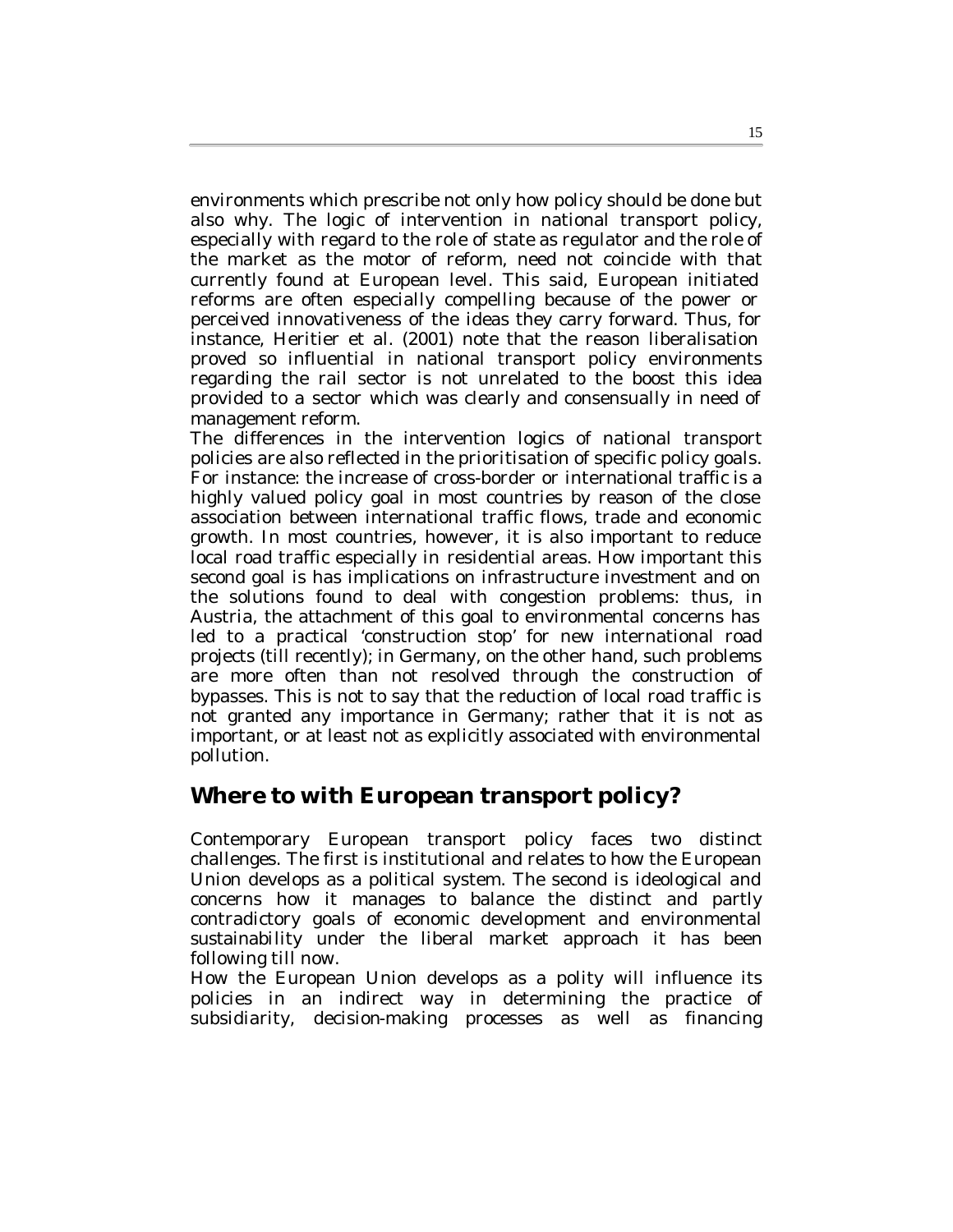modalities. De facto the Union already operates as a loose federation, however variably across policy sectors and with a still largely unclear or unsystematic sharing of responsibilities among European institutions and, primarily, between European and Member State institutions. The implementation deficit in some policy sectors – notably the environmental sector, including with regard to transport – is not unrelated to this lack of clarity (Homeyer, 2002). The difficulties with realising several TEN-T projects can also be attributed to this diffused form of responsibility.

Policy interventions from the European level are justified if there can be expected an added value from such interventions. Accordingly, the degree or type of intervention, the question of responsibility and accountability for a decision, the monitoring of its implementation, and, not least, the financial implications, i.e. who pays and how much, can be determined. The evaluation of TEN-T projects is typically carried out at national level, often using strictly national parameters that might not be adequate for measuring the degree of strategic impacts on a wider scale or what is called network effects. Or if they do, the implications of the analysis with regard to the fair distribution of costs (according to benefits) are not considered (Roy, 1995).

At the more technical level of information, being able to evaluate the European-added value also means being able to rely on at least a minimum set of harmonised data inputs, and, in part, modelling outputs (including projections or forecasts). Data availability and comparable information remains a problem at European level. Insofar as tools are concerned, even though the tools of cost-benefit and multi-criteria assessment are generally accepted as those most amenable to transport planning, a review of their use in different countries shows significant differences both with regard to the impact types included in the assessment and, more importantly, the values and weights given to important variables like environmental pollution (Grant-Muller et al., 2001).

This brings us to the second main challenge of European transport policy. Agreeing on a suitable institutional framework on how to reach policy decisions might facilitate policy design as well as implementation, monitoring and assessment but it will not resolve the intrinsic contradiction of European transport policy revolving around how to best integrate economic and environmental perspectives in transport.

European transport policy is today aware – perhaps for the first time – that this is its core problem. Furthermore first doubts are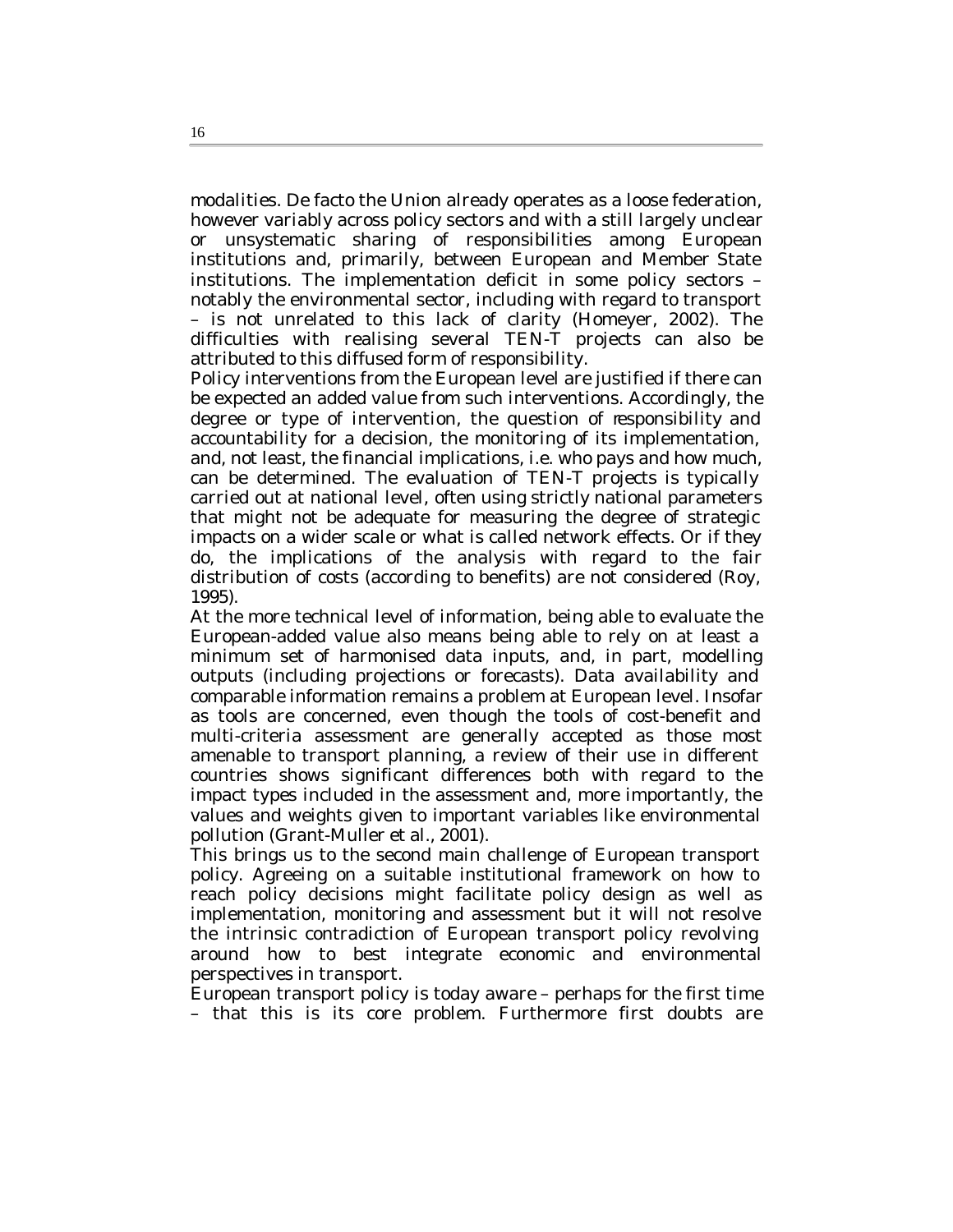beginning to be voiced with regard to the success potential of the liberal market approach. The recent White Paper on European transport policy, as we saw, is more keen on regulation than on deregulation, emphasizing positive rather than negative integration. Seeking to regulate the market implies at the same time a reassertion of the state and its role in this respect. A paradigm shift could be in the making. However insofar as in contemporary Europe the role of the state is in parallel being re-formulated from the perspective of supra-national political organisation, the two main challenges to European transport policy – the institutional one, on the one hand, and the ideological one, on the other – are far more connected than what appears at first sight.

### **References**

Dobson, A. (ed.) (1999), Fairness and Futurity: Essays on Environmental Sustainability and Social Justice, Oxford, Oxford University Press.

European Commission (1985), Completing the Internal Market, White Paper from the Commission to the European Council, COM(85) 310, Milan

European Commission (1992), The future development of the Common Transport Policy – A global approach to the construction of a Community framework for sustainable mobility, COM(92)494, Brussels

European Commission (1995a), Common Transport Policy Action Programme 1995-2000, COM(95)302, Brussels

European Commission (1995b), Towards Fair and Efficient Pricing in Transport, EC Green Paper, COM(95)691, Brussels

European Commission (1995c), The Citizens' Network, EC Green Paper, COM(95)601, Brussels

European Commission (1996), Strategies for the Revitalisation of the European Railway Companies, White Paper, COM(96)421, Brussels

European Commission (1997), Intermodality and Intermodal Freight Transport in the European Union, Communication from the EC Commission, COM(97)243, Brussels

European Commission (1998a), The Common Transport Policy. Sustainable mobility: perspectives for the future, Communication from the EC Commission, COM(98)716, Brussels

European Commission (1998b), Fair Payment for Infrastructure Use, EC White Paper, COM(98)466, Brussels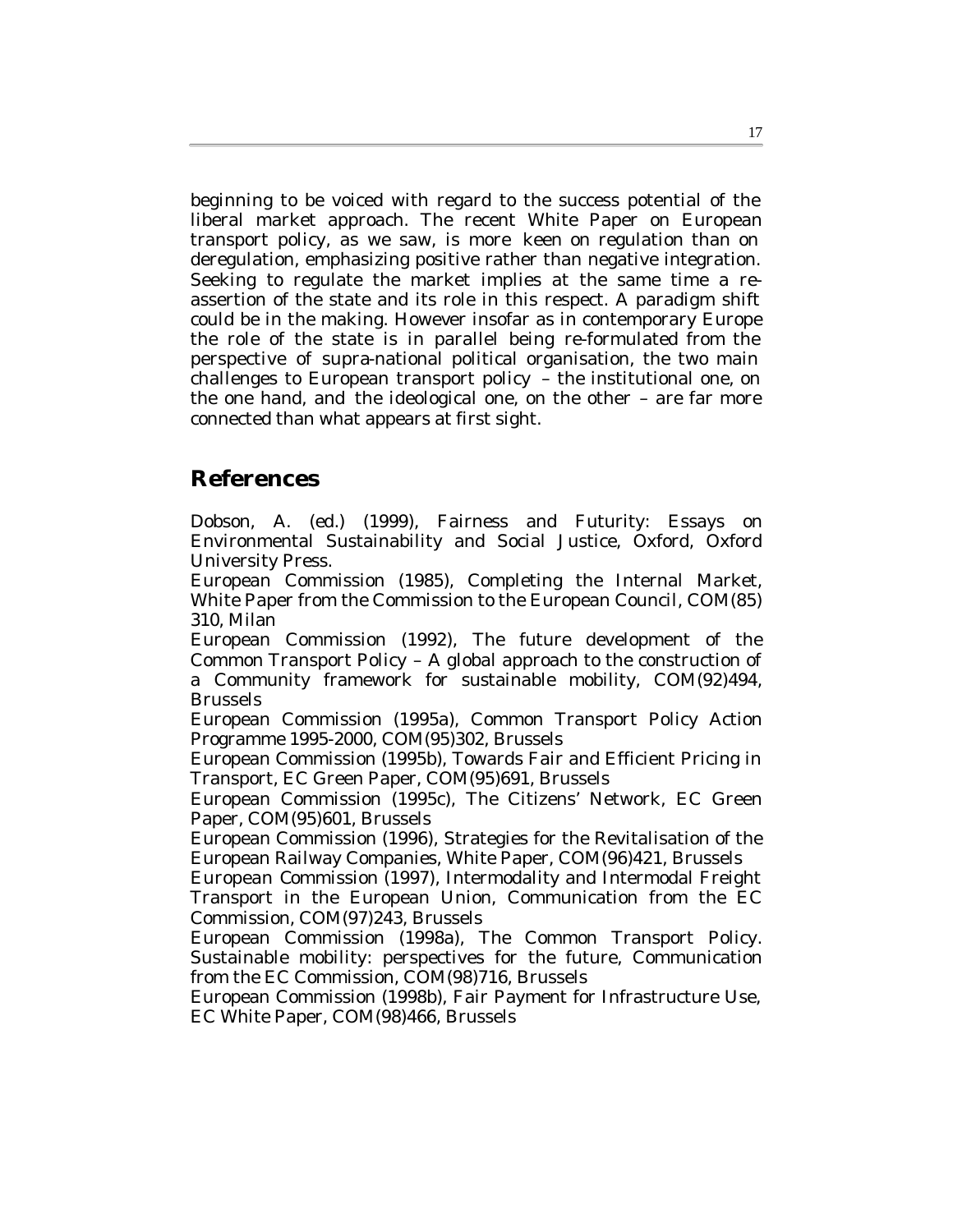European Commission (1998c), Developing the Citizen's Network, Communication from the EC Commission, COM(98)431, Brussels

European Commission (2001), European Transport Policy for 2010: Time to Decide, White Paper, COM(2001)370, Brussels

European Environmental Agency (2001), TERM2001 – Indicators Tracking Transport and Environment Integration in the European Union, Copenhagen, EEA.

Freudensprung, P., Giorgi, L. (1997a), Policy Issues and National Transport Policies, TENASSESS Project, Deliverable 1, ICCR, Vienna Giorgi, L. and Tandon, A. (eds.) (2000), CODE-TEN; Final Report, Project supported by the European Commission under FP4, Vienna, ICCR

Giorgi, L. and Pohoryles, R. (eds.) (2001), Transport Policy and Research – What Future?, Aldershot, Ashgate.

Giorgi, L. and Tandon, A. (2001), 'Towards a prioritisation of corridor developments in the East', in Giorgi, L. and Pohoryles, R. (eds.), Transport Policy and Research; What Future?, Aldershot, Ashgate.

Grant-Muller, S. M., Mackie, P., Nellthorp, J. and Pearman, A. (2001), 'Economic appraisal of European transport projects; the state-of-theart revisited', Transport Reviews, Vol. 21, No. 2, pp.237-261

Heritier, A., Kerwer, D., Knill, C., Lehmkuhl, D., Teutsch, M. and Douillet, A.-C. (2001), Differential Europe; The European Union Impact on National Policy-Making, Oxford, Rowmann and Littlefield. Hix, S. (1999), The Political System of the European Union, New York, St. Martin's Press

Homeyer von, I. (2002), Enlarging the EU Environmental Policy: The Challenges of Flexibility and Integration', in Giorgi, L. and Pearman, A. (eds.), Project and Policy Evaluation in Transport, Aldershot, Ashgate.

Ney, S. (2001), 'Understanding Accessibility' in Giorgi, L. and Pohoryles, R. (eds.), Transport Policy and Research – What Future?, Aldershot, Ashgate

Official Journal C340, 10/11/1997, pp. 145-308, Brussels

OECD (1996), Environmental Criteria for Sustainable Transport – Report on Phase I of the OECD EST Project, OECD Paris

OECD – Working Party on Pollution Prevention and Control – Working Group on Transport (1999), Environmentally Sustainable Transport – Final Report on Phase II of the OECD EST Project, OECD Paris

OECD (2000), The Economic and Social Implications of Sustainable Transportation, Proceedings for the Ottawa Workshop, Part of the Project on Environmentally Sustainable Transport (EST), OECD